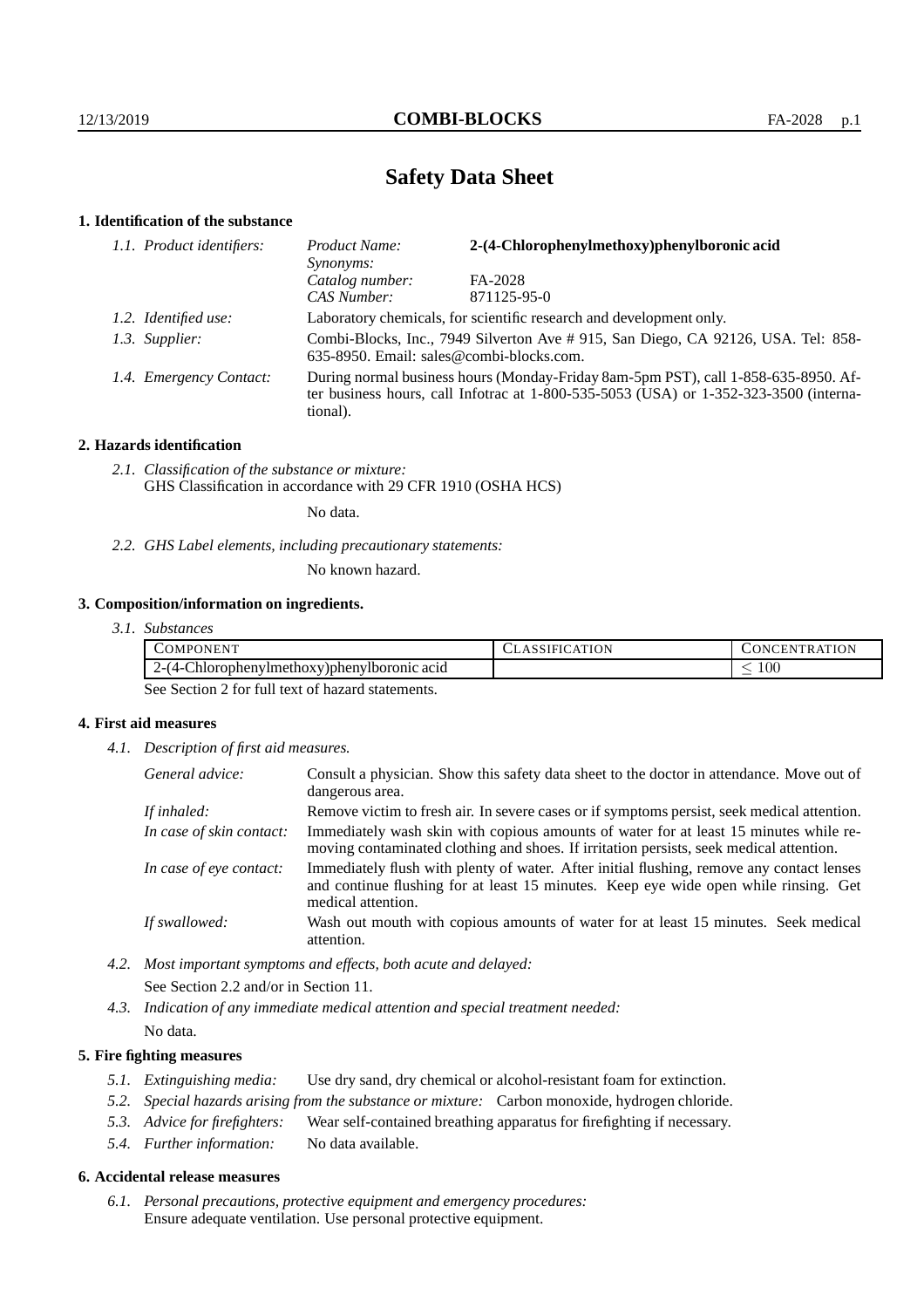| 6.2. Environmental precautions:                           |                                                                                                                                                                                                                                                                       |                                                                                                                                                                                                                                                                                                                        |  |  |
|-----------------------------------------------------------|-----------------------------------------------------------------------------------------------------------------------------------------------------------------------------------------------------------------------------------------------------------------------|------------------------------------------------------------------------------------------------------------------------------------------------------------------------------------------------------------------------------------------------------------------------------------------------------------------------|--|--|
|                                                           |                                                                                                                                                                                                                                                                       | Should not be released into the environment. See Section 12 for additional ecological information.                                                                                                                                                                                                                     |  |  |
|                                                           |                                                                                                                                                                                                                                                                       | 6.3. Methods and materials for containment and cleaning up:                                                                                                                                                                                                                                                            |  |  |
|                                                           | Sweep up or vacuum up spillage and collect in suitable container for disposal.                                                                                                                                                                                        |                                                                                                                                                                                                                                                                                                                        |  |  |
|                                                           | 6.4. Reference to other sections:                                                                                                                                                                                                                                     |                                                                                                                                                                                                                                                                                                                        |  |  |
| Refer to protective measures listed in Sections 8 and 13. |                                                                                                                                                                                                                                                                       |                                                                                                                                                                                                                                                                                                                        |  |  |
|                                                           | 7. Handling and storage                                                                                                                                                                                                                                               |                                                                                                                                                                                                                                                                                                                        |  |  |
|                                                           | Avoid contact with skin and eyes. Avoid inhalation of vapour or mist. Keep away<br>7.1. Precautions for safe handling:<br>from sources of ignition - No smoking. Take measures to prevent the build up of electro-<br>static charge. For precautions see section 2.2. |                                                                                                                                                                                                                                                                                                                        |  |  |
|                                                           |                                                                                                                                                                                                                                                                       | 7.2. Conditions for safe storage, including any incompatibilities: Keep container tightly closed in a dry and well-ventilated<br>place. Containers which are opened must be carefully resealed and kept upright to prevent<br>leakage.                                                                                 |  |  |
|                                                           | 7.3. Specific end use(s):                                                                                                                                                                                                                                             | Laboratory chemicals, for scientific research and development only.                                                                                                                                                                                                                                                    |  |  |
|                                                           | 8. Exposure Controls / Personal protection                                                                                                                                                                                                                            |                                                                                                                                                                                                                                                                                                                        |  |  |
| 8.1. Control parameters:                                  |                                                                                                                                                                                                                                                                       |                                                                                                                                                                                                                                                                                                                        |  |  |
|                                                           | Components with workplace control parameters: Contains no substances with occupational exposure limit values.                                                                                                                                                         |                                                                                                                                                                                                                                                                                                                        |  |  |
|                                                           | 8.2. Exposure controls:                                                                                                                                                                                                                                               |                                                                                                                                                                                                                                                                                                                        |  |  |
|                                                           |                                                                                                                                                                                                                                                                       | Appropriate engineering controls: Ensure that eyewash stations and safety showers are close to the workstation<br>location. Ensure adequate ventilation, especially in confined areas.                                                                                                                                 |  |  |
|                                                           | Personal protective equipment:                                                                                                                                                                                                                                        |                                                                                                                                                                                                                                                                                                                        |  |  |
|                                                           | Eye/face protection:                                                                                                                                                                                                                                                  | Wear appropriate protective eyeglasses or chemical safety goggles as described by OSHA's<br>eye and face protection regulations in 29 CFR 1910.133 or European Standard EN166.                                                                                                                                         |  |  |
|                                                           | Skin protection:                                                                                                                                                                                                                                                      | Handle with gloves. Gloves must be inspected prior to use. Use proper glove removal<br>technique (without touching glove's outer surface) to avoid skin contact with this product.<br>Dispose of contaminated gloves after use in accordance with applicable laws and good<br>laboratory practices. Wash and dry hands |  |  |
|                                                           | <b>Body Protection:</b>                                                                                                                                                                                                                                               | Complete suit protecting against chemicals, Flame retardant antistatic protective clothing.,<br>The type of protective equipment must be selected according to the concentration and<br>amount of the dangerous substance at the specific workplace.                                                                   |  |  |
|                                                           | Respiratory protection:                                                                                                                                                                                                                                               |                                                                                                                                                                                                                                                                                                                        |  |  |

Control of environmental exposure: Prevent further leakage or spillage if safe to do so. Do not let product enter drains.

# **9. Physical and chemical properties**

*9.1. Information on basic physical and chemical properties*

| (a)                | Appearance:                                   | Solid          |
|--------------------|-----------------------------------------------|----------------|
| (b)                | Odour:                                        | No data        |
| (c)                | Odour Threshold:                              | No data        |
| (d)                | pH:                                           | No data        |
| (e)                | Melting point/freezing point:                 | $110 - 120$ °C |
| (f)                | Initial boiling point and boiling range:      | No data        |
| (g)                | Flash point:                                  | No data        |
| (h)                | Evaporatoin rate:                             | No data        |
| (i)                | Flammability (solid, gas):                    | No data        |
| (j)                | Upper/lower flammability or explosive limits: | No data        |
| (k)                | Vapour pressure:                              | No data        |
| (1)                | Vapour density:                               | No data        |
| (m)                | Relative density:                             | No data        |
| (n)                | Water solubility:                             | No data        |
| $\left( 0 \right)$ | Partition coefficient: n-octanol/water:       | No data        |
| (p)                | Auto-ignition:                                | No data        |
| (q)                | Decomposition temperature:                    | No data        |
| (r)                | Viscosity:                                    | No data        |
| (s)                | Explosive properties:                         | No data        |
| (t)                | Oxidizing properties:                         | No data        |